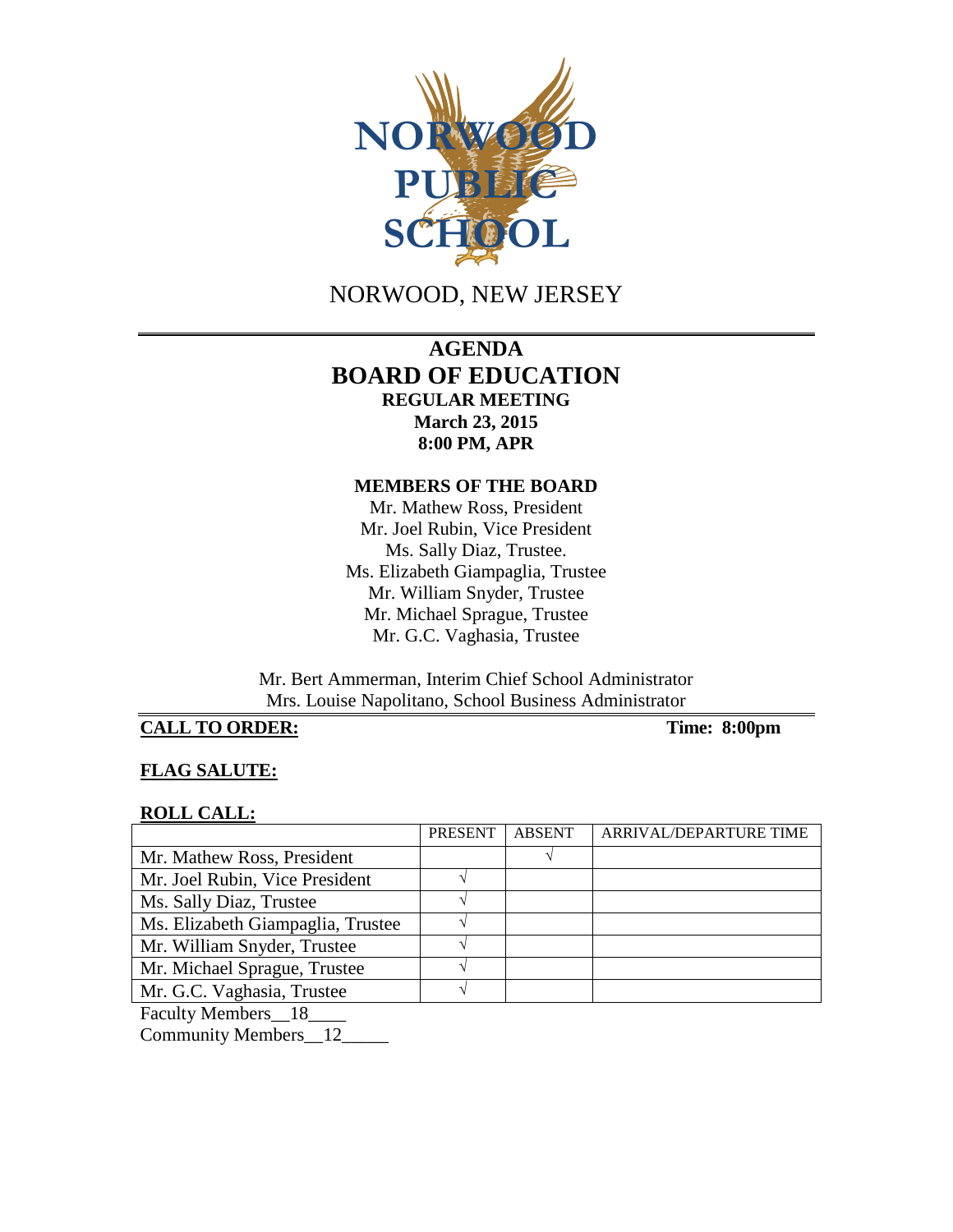# **OPEN PUBLIC PORTION MEETING ACT STATEMENT:**

Pursuant to the Open Public Meetings Act, Chapter 231, Laws of New Jersey 1975, notice of this meeting, its date, time and place have been posted on the Board's official bulletin board, and it has been delivered to The Record newspaper circulated in the District at least 48 hours prior to the time for this meeting. The Board will meet in executive session immediately following to discuss personnel and contractual matters.

# **DISCUSSION OF CORRESPONDENCE:**

# **INFORMATIONAL ATTACHMENTS:**

- March 2015 Calendar (Attachment A)
- March Enrollment Report (Attachment B)
- March Child Study Team Student Count (Attachment C)

#### **MEETING CALENDAR**

| Date           | <b>TIME</b> | <b>PLACE</b> | <b>PURPOSE</b>              |
|----------------|-------------|--------------|-----------------------------|
| April 14, 2015 | 7:30PM      | Library      | <b>Work Session Meeting</b> |
| April 27, 2015 | 8:00PM      | Library      | <b>Regular Meeting</b>      |

### **PRESIDENT'S STATEMENT:**

### **COMMITTEE REPORTS:**

1. **Finance Committee** – Mr. Sprague

- Mr. Sprague said that the contract is very fair to the teachers and secretaries and he is glad that it was approved today but because it took so long, it's time to start over again. He was not permitted to be involved but would like to comment on the matter. He was elected a long time ago and was involved in two or three agreements before he was precluded by law because his wife is part of the NEA at another school. The negotiation procedure is a process and for the Union to say the Board was taking advantage for the past 20 years is delusional. Each contract must be done judicially and voted on by the majority. This year was the same, however, there were very malicious feelings in the negotiations i.e. job actions, taking down the bulletin boards after Back to School Night. It is embarrassing because we treat everyone as professionals and when actions are taken like that it is not professional; credibility is lost. Everyone must rely on their representatives to negotiate for them because when you represent yourself objectivity goes out the window. Everyone needs to use professional advice. Three teachers retired with over 100 years combined service and the union refused to participate in the dinner. The PTO, Mayor and Council praised the teachers for their years of service along with the administrators and board members. It was a big disgrace that the dinner did not take place as if had for decades and that personal emotions could not be separated from the issues. Mr. Sprague thanked the negotiation committee, Ed Cammarata, Joel Rubin and Sally Diaz for their time and efforts and asked the the next negotiation gets done expeditiously.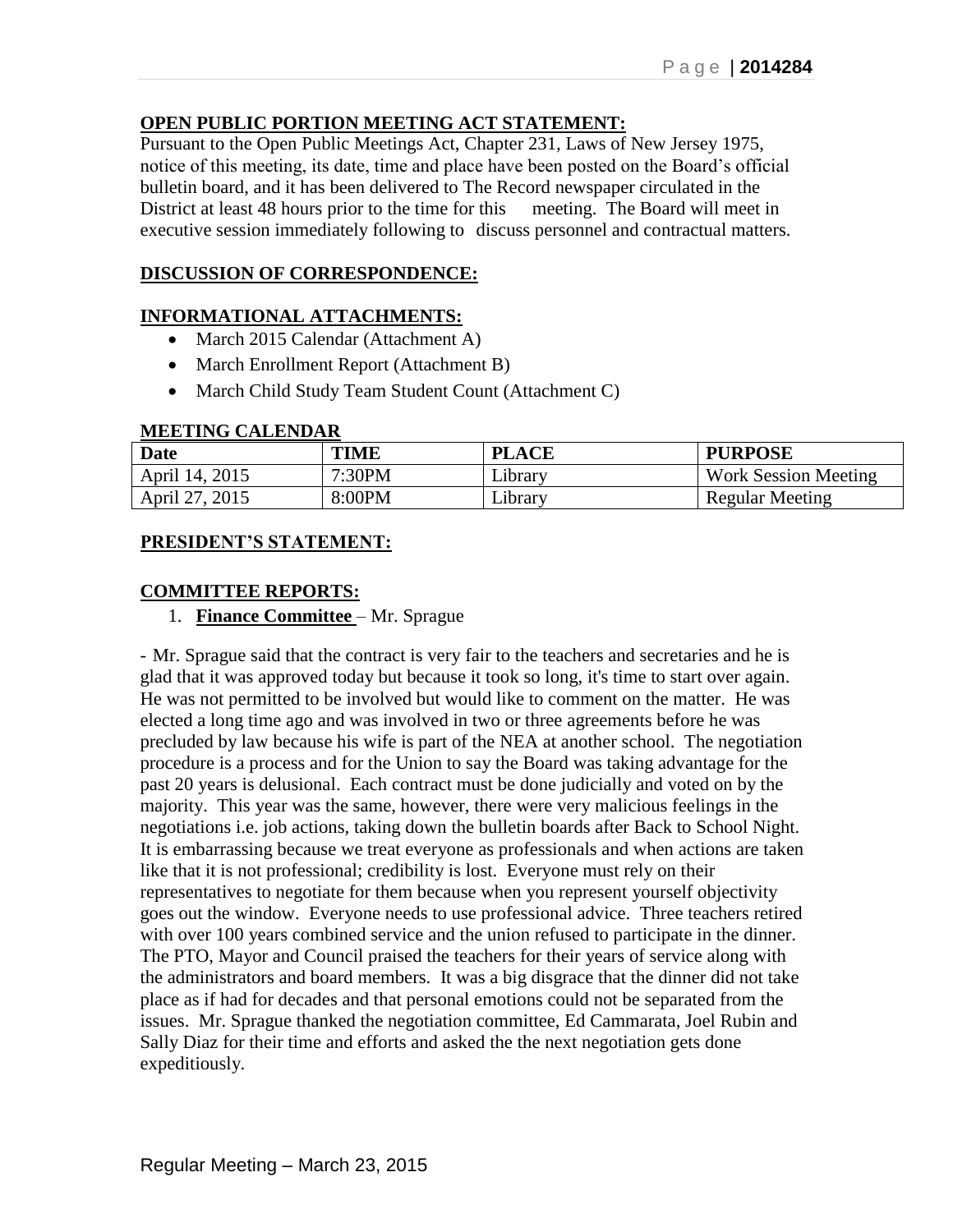- **2. Building & Grounds** Mr. Snyder
- **3. Negotiations/Performance & Evaluation** Mr. Rubin
- **4. Curriculum/Technology/Policy** Mr. Vaghasia
- **5. School Business Administrator-**Mrs. Napolitano
- **6. Chief School Administrator**-Mr. Ammerman

-Vito DeLaura – Go Math update- Mr. DeLaura stated that the rigor of GoMath seems to be going well, and he has informed Gina and Fran. Mr. Ammerman asked for feedback in regard to the students and Mr. Vaghasia asked if there were parental questions. Mr. DeLaura replied that they liked the different components and that it's like driving somewhere; you find your way around a roadblock, you don't stop. There are models in the text to help and online tools that are helpful. The parents are much more comfortable then in the beginning of the year and they're enjoying it.

-Nicole Hill – Big Ideas update – I concur with Mr. DeLaura; there is more diffentiation for next year and with on-line sources, it is easy to do as the questions are similar to the PARCC and it's going well. Mr. Vaghasia stated the concern with the timeline from parents and limits because of timeframe, were you able to cope with it? Ms. Hill responded that we can do Math all day long; Old Tappan is on Chapter 8 and we're on Chapter 6; we are a little behind, but we're getting there. Perhaps a longer block of time would be helpful but for the most part, we're getting through. Mr. Rubin asked if the block period is for 6/7/8 graders but Ms. Hill responded that it would be helpful for 8<sup>th</sup> grade. -Mr. Ammerman is meeting with Ms. Raupers for much of the morning tomorrow. Most of the teacher's time has been spent on PARCC; the test itself is taking away from instruction time. The concept is good, Ms. McCormack will be going out to the middle schools to look at all kinds of units that the other middle schools are exposing to the students to which may change the overall middle school concept here and Ms. Raupers will assist going forward.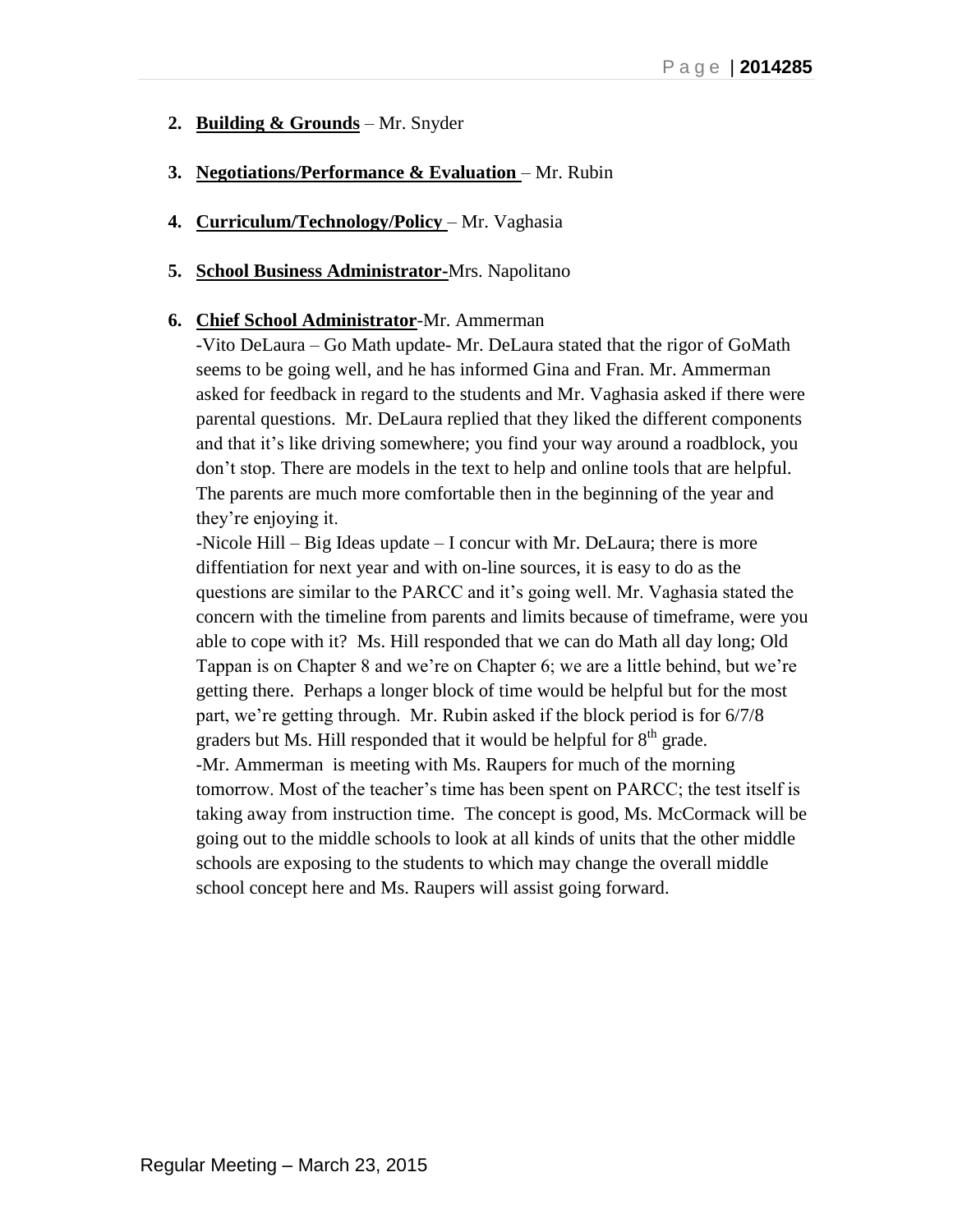# **ACTION ITEMS:**

# **I. APPROVAL OF MINUTES**

BE IT RESOLVED, that the Norwood Board of Education approves the minutes of the following meetings:

February 2, 2015 –Work Session Meeting and Executive Session February 23, 2015 – Regular Meeting and Executive Session Moved by: Mr. Sprague Seconded by: Mr. Vaghasia Vote: All In Favor

| <b>BOARD MEMBER</b>               | <b>AYE</b> | <b>NAY</b> | <b>ABSTAINED</b> | <b>ABSENT</b> |
|-----------------------------------|------------|------------|------------------|---------------|
| Mr. Mathew Ross, President        |            |            |                  |               |
| Mr. Joel Rubin, Vice President    |            |            |                  |               |
| Ms. Sally Diaz, Trustee           |            |            |                  |               |
| Ms. Elizabeth Giampaglia, Trustee |            |            |                  |               |
| Mr. William Snyder, Trustee       |            |            |                  |               |
| Mr. Michael Sprague, Trustee      |            |            |                  |               |
| Mr. G.C. Vaghasia, Trustee        |            |            |                  |               |

# **II. ADMINISTRATIVE COMMITTEE**

BE IT RESOLVED, pursuant to the recommendation of the Chief School Administrator, the Administrative Committee recommends the following resolution(s):

Motion to approve Administrative items " $A1 - A13$ " Moved by: Mr. Vaghasia Seconded by: Ms. Diaz Vote: All In Favor

| <b>BOARD MEMBER</b>               | AYE | <b>NAY</b> | <b>ABSTAINED</b> | <b>ABSENT</b> |
|-----------------------------------|-----|------------|------------------|---------------|
| Mr. Mathew Ross, President        |     |            |                  |               |
| Mr. Joel Rubin, Vice President    |     |            |                  |               |
| Ms. Sally Diaz, Trustee           |     |            |                  |               |
| Ms. Elizabeth Giampaglia, Trustee |     |            |                  |               |
| Mr. William Snyder, Trustee       |     |            |                  |               |
| Mr. Michael Sprague, Trustee      |     |            |                  |               |
| Mr. G.C. Vaghasia, Trustee        |     |            |                  |               |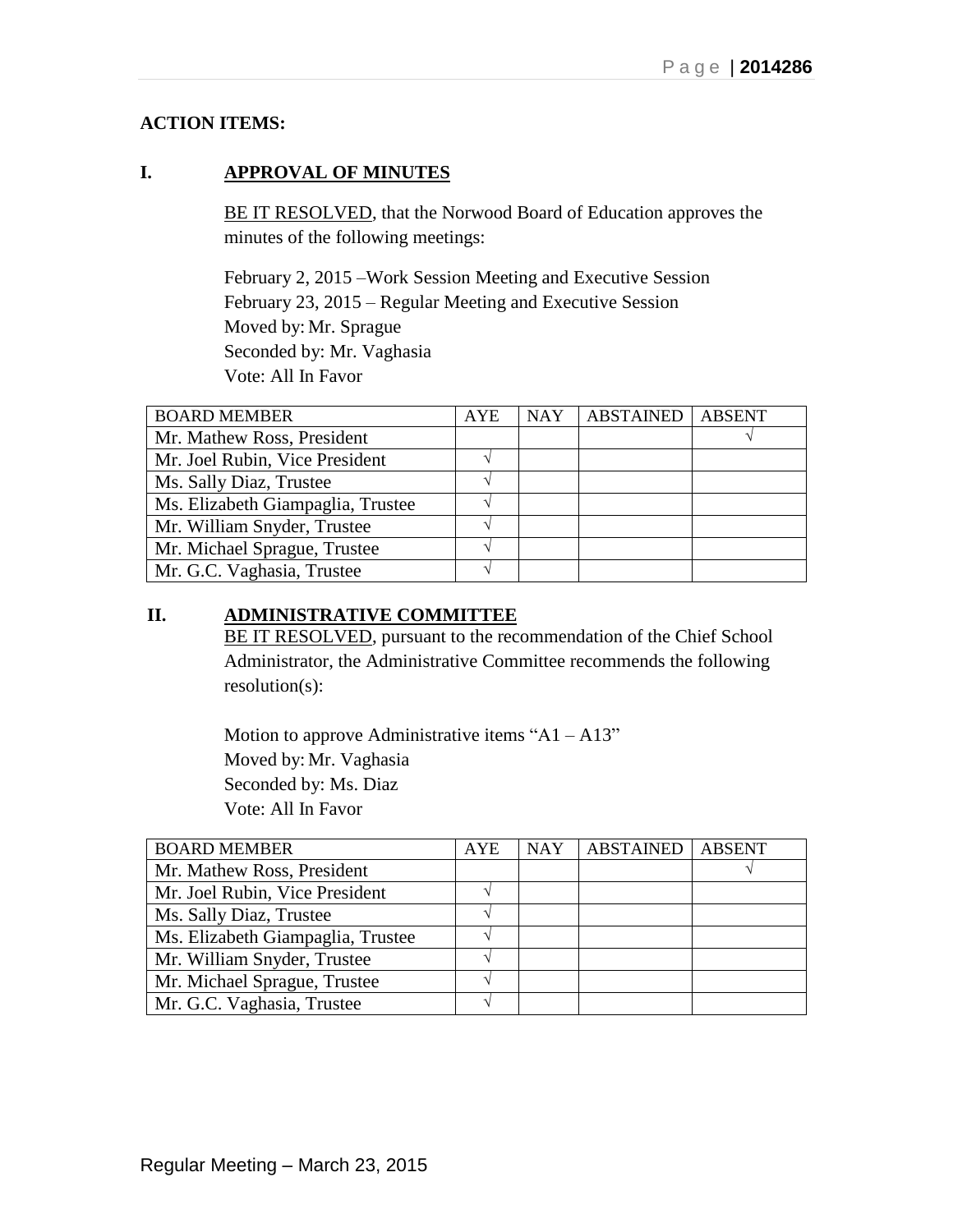## **A1. Harassment, Intimidation and Bullying**

approve, as per the Chief School Administrator's report, the following HIB Report for February, 2015 as they relate to HIB Policy #5131.8: Reported Cases: 0 Number of Cases open: 0 Number of Cases closed: 0 Number of Incidents determined to be HIB: 0

#### **A2. Fire and Security Drills**

post-approve the following fire and security drills for the month of January: Fire Drill – February 25, 2015 Security Drill – February 27, 2015

#### **A3. CST Services/Placements**

approve the child study team services/placements as per Enclosure 1.

#### **A4. Workshop/Conference**

approve and post-approve the following conferences/workshops:

| $\bullet$ | Name:       | Marianne Morris                                   |
|-----------|-------------|---------------------------------------------------|
|           | Conference: | Vocabulary & Grammar Supporting Common Core Lang. |
|           | Location:   | NVCC, Demarest, NJ                                |
|           | Date:       | 2/12/15                                           |
|           | Cost:       | \$.00                                             |
| $\bullet$ | Name:       | Ann Alberti                                       |
|           | Conference: | Literacy Leadership Coaching                      |
|           | Location:   | Paramus, NJ                                       |
|           | Date:       | 2/26/15                                           |
|           | Cost:       | \$.00                                             |
| $\bullet$ | Name:       | Lauren Rondinelli                                 |
|           | Conference: | <b>Executive Functioning</b>                      |
|           | Location:   | NVCC, Demarest, NJ                                |
|           | Date:       | 3/11/15                                           |
|           | Cost:       | \$.00                                             |
| $\bullet$ | Name:       | <b>Alison Griffith</b>                            |
|           | Conference: | Coaching Workshop                                 |
|           | Location:   | NV Old Tappan, NJ                                 |
|           | Date:       | 3/12/15                                           |
|           | Cost:       | \$.00                                             |
|           |             |                                                   |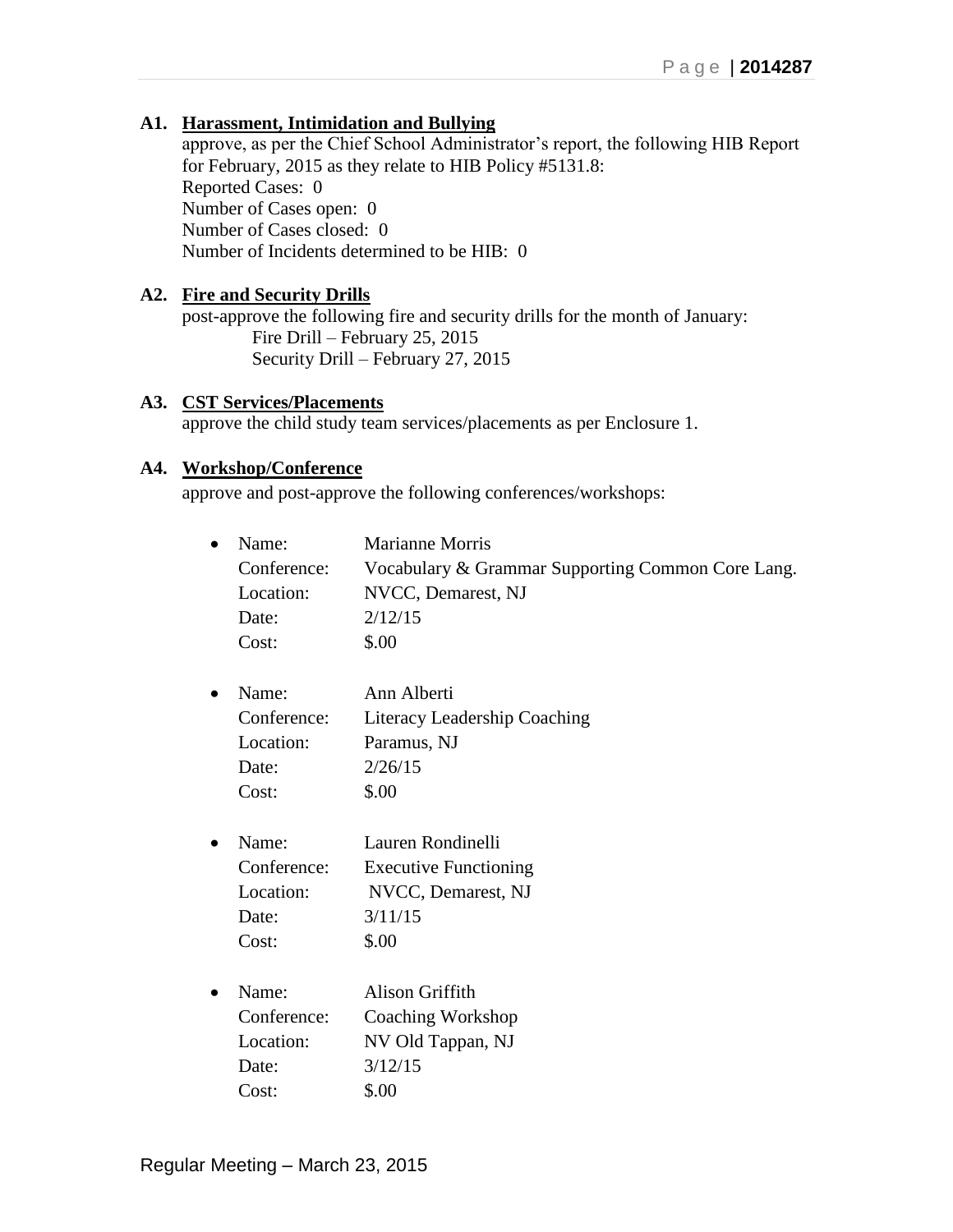| $\bullet$ | Name:       | Gina McCormack, Megan O'Neill                                         |
|-----------|-------------|-----------------------------------------------------------------------|
|           | Conference: | <b>HIB</b> Training                                                   |
|           | Location:   | NVCC, Demarest, NJ                                                    |
|           | Date:       | 3/17/5                                                                |
|           | Cost:       | \$.00                                                                 |
| $\bullet$ | Name:       | Tara Cormican, Jennifer Cianfaglione, Danielle Keller,                |
|           |             | Bonnie Malora, Catherine Stanzione                                    |
|           | Conference: | Student Collaboration: Supporting Success with CCSS &                 |
|           |             | <b>PARCC</b>                                                          |
|           | Location:   | NVCC, Demarest, NJ                                                    |
|           | Date:       | 3/23/15                                                               |
|           | Cost:       | \$.00                                                                 |
| ٠         | Name:       | Kyle Kubicki                                                          |
|           | Conference: | <b>Instructional Skills Seminar</b>                                   |
|           | Location:   | NVCC, Demarest, NJ                                                    |
|           | Date:       | 3/27/15                                                               |
|           | Cost:       | \$.00                                                                 |
| ٠         | Name:       | Sean Ulley                                                            |
|           | Conference: | <b>Instructional Skills Seminar</b>                                   |
|           | Location:   | NVCC, Demarest, NJ                                                    |
|           | Date:       | 3/27/15                                                               |
|           | Cost:       | \$.00                                                                 |
|           | Name:       | Gina McCormack & Fran Orefice                                         |
|           | Conference: | Bergen County Curriculum Consortium                                   |
|           | Location:   | Westwood, NJ                                                          |
|           | Date:       | 4/1/15                                                                |
|           | Cost:       | \$.00                                                                 |
|           | Name:       | Mauro DeSantis, Jason Simodejka                                       |
|           | Conference: | Student Collaboration: Supporting Success with CCSS &<br><b>PARCC</b> |
|           | Location:   | NVCC, Demarest, NJ                                                    |
|           | Date:       | 4/14/15                                                               |
|           | Cost:       | \$.00                                                                 |
|           |             |                                                                       |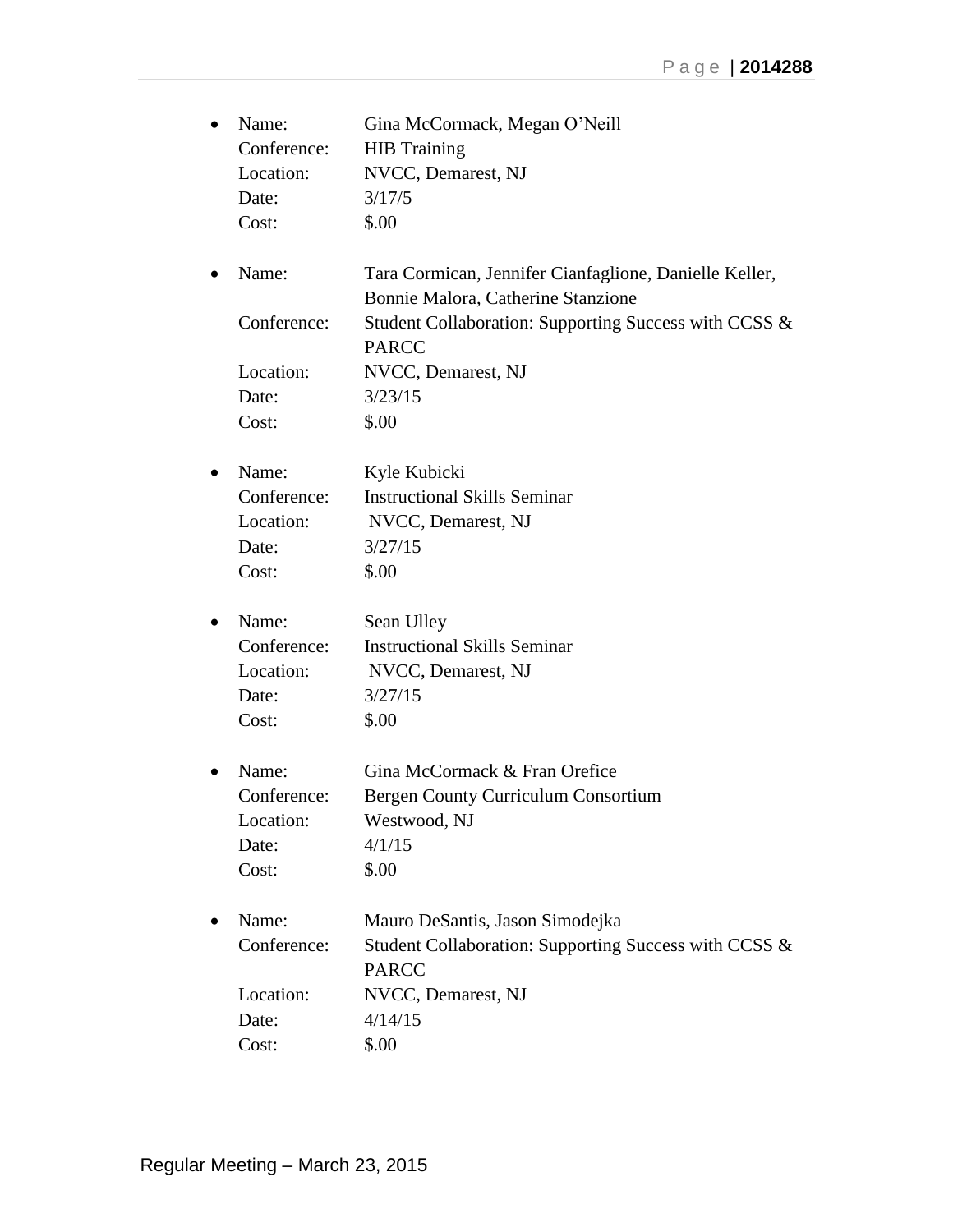| $\bullet$ | Name:       | Megan O'Neill                                        |
|-----------|-------------|------------------------------------------------------|
|           | Conference: | Bergen County School Counselors Assoc Meeting        |
|           | Location:   | Washington Twsp, NJ                                  |
|           | Date:       | 4/17/15                                              |
|           | Cost:       | \$4.03 for mileage                                   |
| $\bullet$ | Name:       | <b>Bernadette Ricco</b>                              |
|           | Conference: | <b>Identification for TAG Program</b>                |
|           | Location:   | NVCC, Demarest, NJ                                   |
|           | Date:       | 4/21/15                                              |
|           | Cost:       | \$.00                                                |
| $\bullet$ | Name:       | Jamie Kopf, John Pontrella                           |
|           | Conference: | Paramus Summer Institue on the Teaching of Reading   |
|           | Location:   | Paramus, NJ                                          |
|           | Date:       | July 13-16, 2015                                     |
|           | Cost:       | \$850.00 total                                       |
| $\bullet$ | Name:       | Mary Grace Brigida, Jennifer Cianfaglione, Stephanie |
|           |             | Gadaleta, Danielle Keller, Linda Strickland, John    |
|           |             | Pontrella                                            |
|           | Conference: | Paramus Summer Institute on the Teaching of Writing  |
|           | Location:   | Paramus. NJ                                          |
|           | Date:       | July 27-30, 2015                                     |
|           | Cost:       | \$2,200.00 total                                     |

### **A5. Substitute Teachers**

approve the following substitute teacher for the 2014-2015 school year: Gayle McElroy Eileen Kruimer Meghan Cruise

# **A6. Leave of Absence**

approve a leave of absence without pay for John Kline for the 2015-2016 school year. (Benefits were terminated 8/1/14.)

# **A7. Board Meeting Dates**

approve the updated list of Board meeting dates as per Enclosure 2.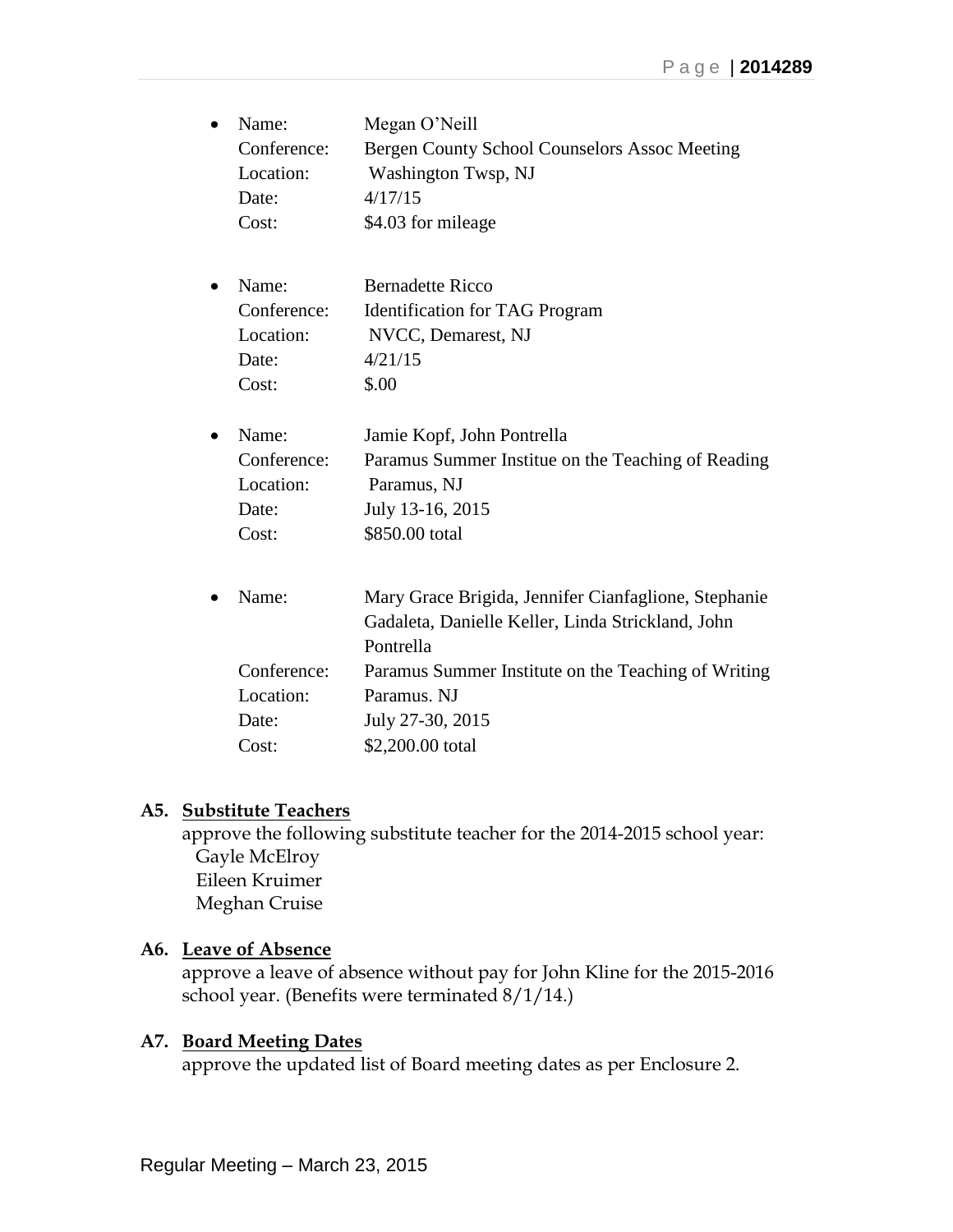# **A8. Student Teacher**

approve the following students to do student teaching:

Name: Julia Mazza School: Ramapo College Placement:Kindergarten, Mrs. Kiss Dates: 9/8/15-12/4/15

Name: Chelsea Ommundsen School: Long Island University, Rockland Placement:Rose Zara Dates: 9/8/15-12/11/15

Name: Daina Hang School: Ramapo College Placement:Chelsea Kritzer & Nicole Hill Dates: 9/3/15-11/4/15 & 11/9/15-12/18/15

Name: Dahlia Schudrich School: Ramapo College Placement:Lauren McKinley& Leigh Bomzer Dates: 9/3/15-11/4/15 & 11/9/15-12/18/15

# **A9. School Show Stipends**

approve the following stipends for the 2014-2015 production of Beauty and the Beast. All stipends for the show are being funded via the school play account.

| Name                    | Service                    | Payment                                   |
|-------------------------|----------------------------|-------------------------------------------|
| Lauren Bensen           | Choreography               | \$1,500                                   |
| Lauren Bensen           | <b>Acting Coach</b>        | \$500                                     |
| Kyle Kubicki            | Sound Technician           | \$500                                     |
| Sean Ulley              | Sound Technician           | \$500                                     |
| Jillian DiBlasio        | Videography                | $$500 (+50\% \text{ DVD}$ sales at shows) |
| Barbara Cianella        | Pianist                    | \$1,200                                   |
| <b>Christine Clear</b>  | <b>Musical Arrangement</b> | \$250                                     |
| <b>Christine Clear</b>  | Clarinet / Oboe            | \$400                                     |
| <b>Rich Silverstein</b> | Percussion                 | \$400                                     |
| Aaron Staluppi          | Tuba                       | \$400                                     |
| Jennifer Shipon         | Flute                      | \$400                                     |

# **A10. Job Descriptions**

approve the following job descriptions as per Enclosure 4: School Secretary (4A) Secretary to the Principal (4B) Confidential Secretary to the CSA (4C)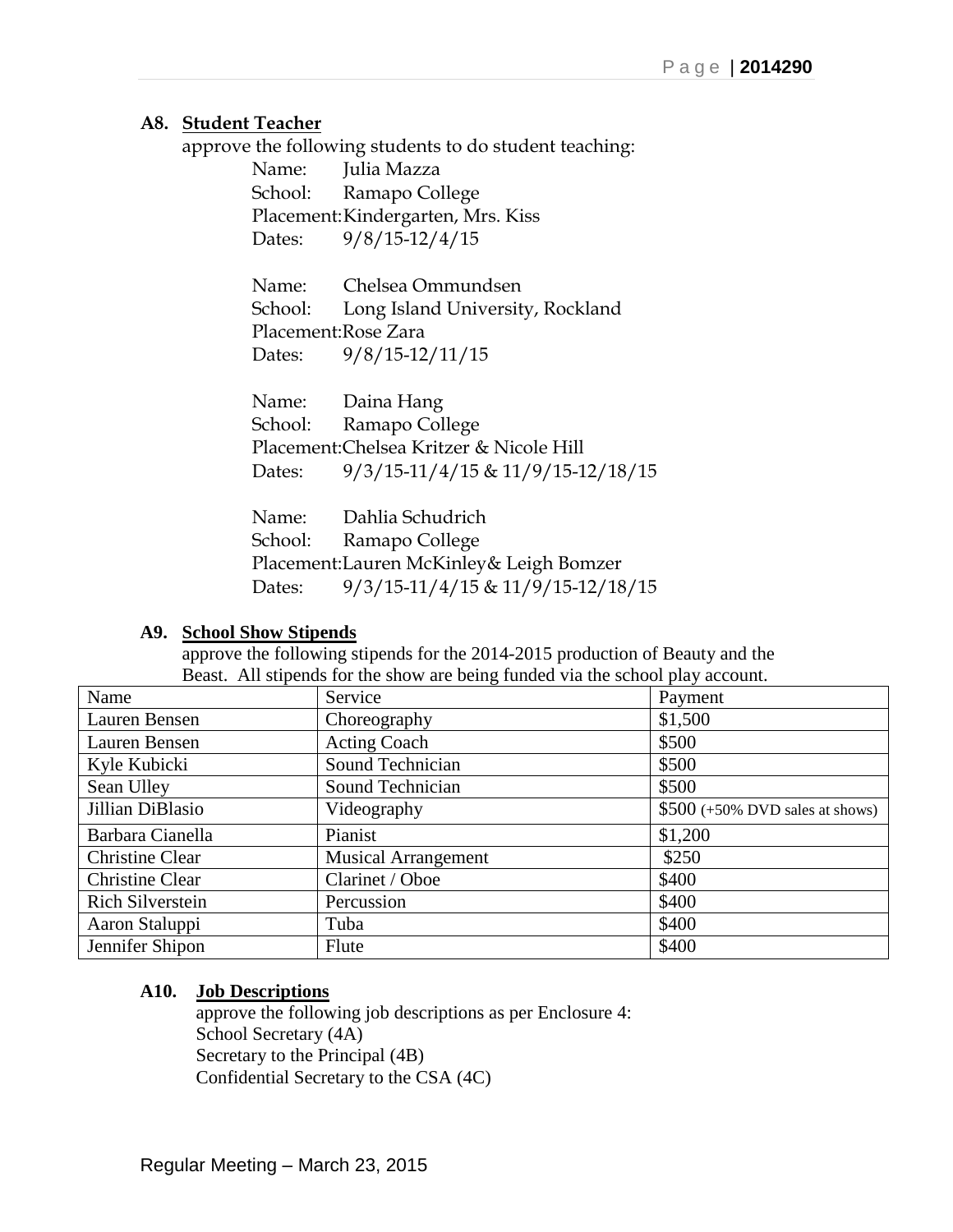### **A11. Tuition Student**

post-approve an Old Tappan tuition student, #197125, to attend classes in Norwood at a rate of \$5,883.00.

### **A12. Home Instruction**

approve Lynne DiGiorgio to provide home instruction services for student #226089.

## **A13. Student Observation**

post-approve the following student to do 3 hours of observation with the school nurse:

> Name: Kellie Mason School: Dominican College Placement:Ms. Froeder Date: 3/18/15

# **III. CURRICULUM COMMITTEE**

BE IT RESOLVED, pursuant to the recommendation of the Chief School Administrator, the Administrative Committee recommends the following resolution(s):

Motion to approve Curriculum items "C1- C5" Moved by: Ms. Diaz Seconded by: Mr. Snyder Vote: All In Favor

| <b>BOARD MEMBER</b>               | <b>AYE</b> | <b>NAY</b> | <b>ABSTAINED</b> | <b>ABSENT</b> |
|-----------------------------------|------------|------------|------------------|---------------|
| Mr. Mathew Ross, President        |            |            |                  |               |
| Mr. Joel Rubin, Vice President    |            |            |                  |               |
| Ms. Sally Diaz, Trustee           |            |            |                  |               |
| Ms. Elizabeth Giampaglia, Trustee |            |            |                  |               |
| Mr. William Snyder, Trustee       |            |            |                  |               |
| Mr. Michael Sprague, Trustee      |            |            |                  |               |
| Mr. G.C. Vaghasia, Trustee        |            |            |                  |               |

# **C1. Field Trips**

rescind the following field trip approved February 24, 2015:

• Grade 3

Location: NY Botanical Gardens Cost to Student: TBD Cost to District: \$25.00 Transportation: Rinaldi Transportation

approve the following field trips for the 2014-2015 school year: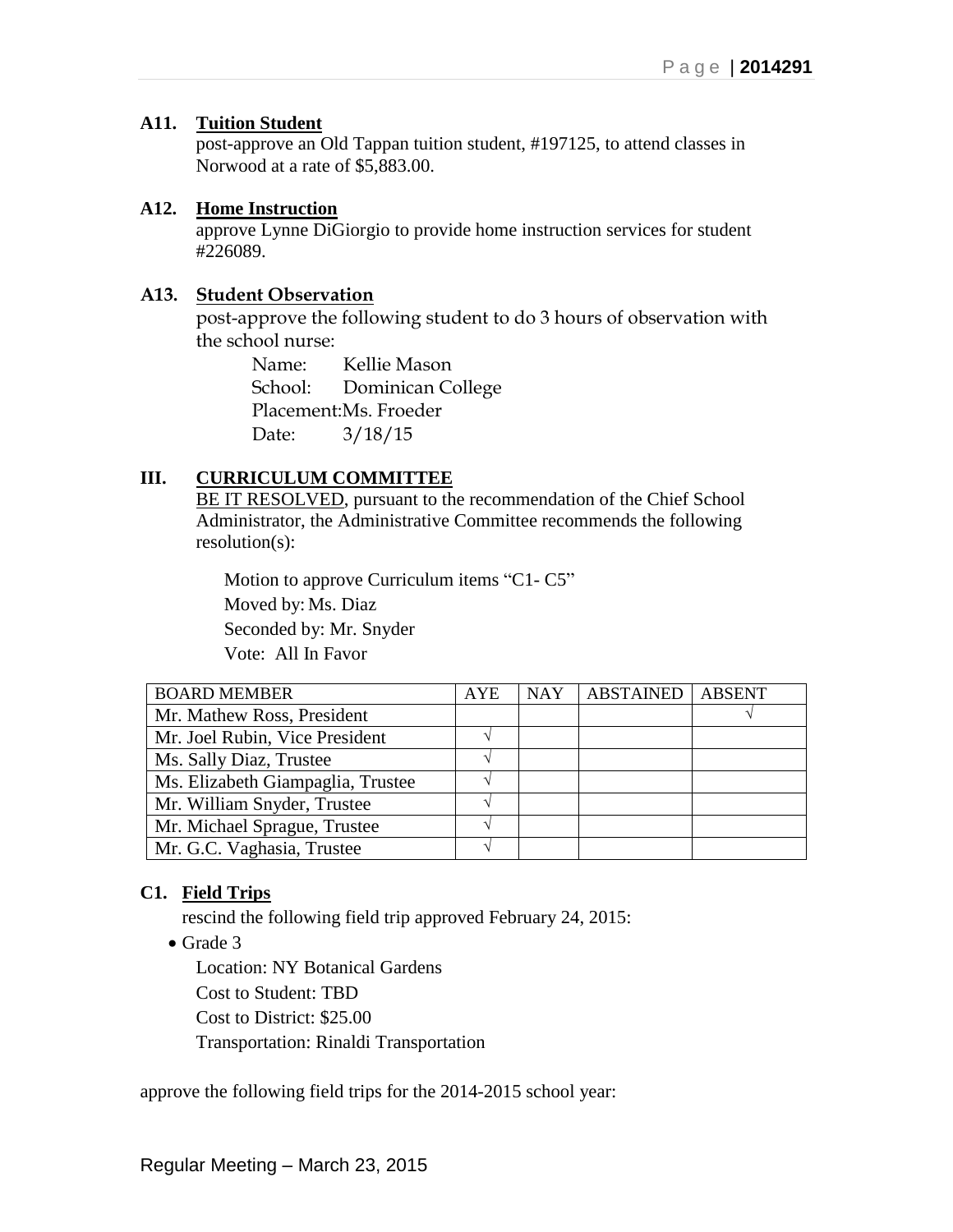- Grade 3 Location: NY Botanical Gardens Cost to Student: \$25.00 Cost to District: \$.00 Transportation: Rinaldi Transportation
- Grade 3-8 selected students William P. Dorney Poetry Festival Location: NV Demarest Cost to Student: \$.00 Cost to District: \$75.00 entry fee Transportation: cost to be shared with other Districts, approx. \$100.00
- Select Chorus Students Location: MEBCI Treble Chorus Festival, Fairlawn NJ Cost to Student: \$30.00 Cost to District: \$190.00 Transportation: Self-provided
- Select Band Students Location: Elementary Honors Band Festival, Maplewood, NJ Cost to Student: \$15.00 Cost to District: \$180.00 Transportation: Self-provided

# **C2. Course for Approval**

approve the following course(s) for approval:

- a. Name: Courtney Bullen Course: School String Fleet Maintenance Credits: 3 Date: 6/29/15-7/3/15 Institution: University of Hartford
- b. Name: Courtney Bullen Course: Kodaly Level 1 Training Credits: 6.5 Date:  $7/20/15 - 7/31/15$ Institution: University of Hartford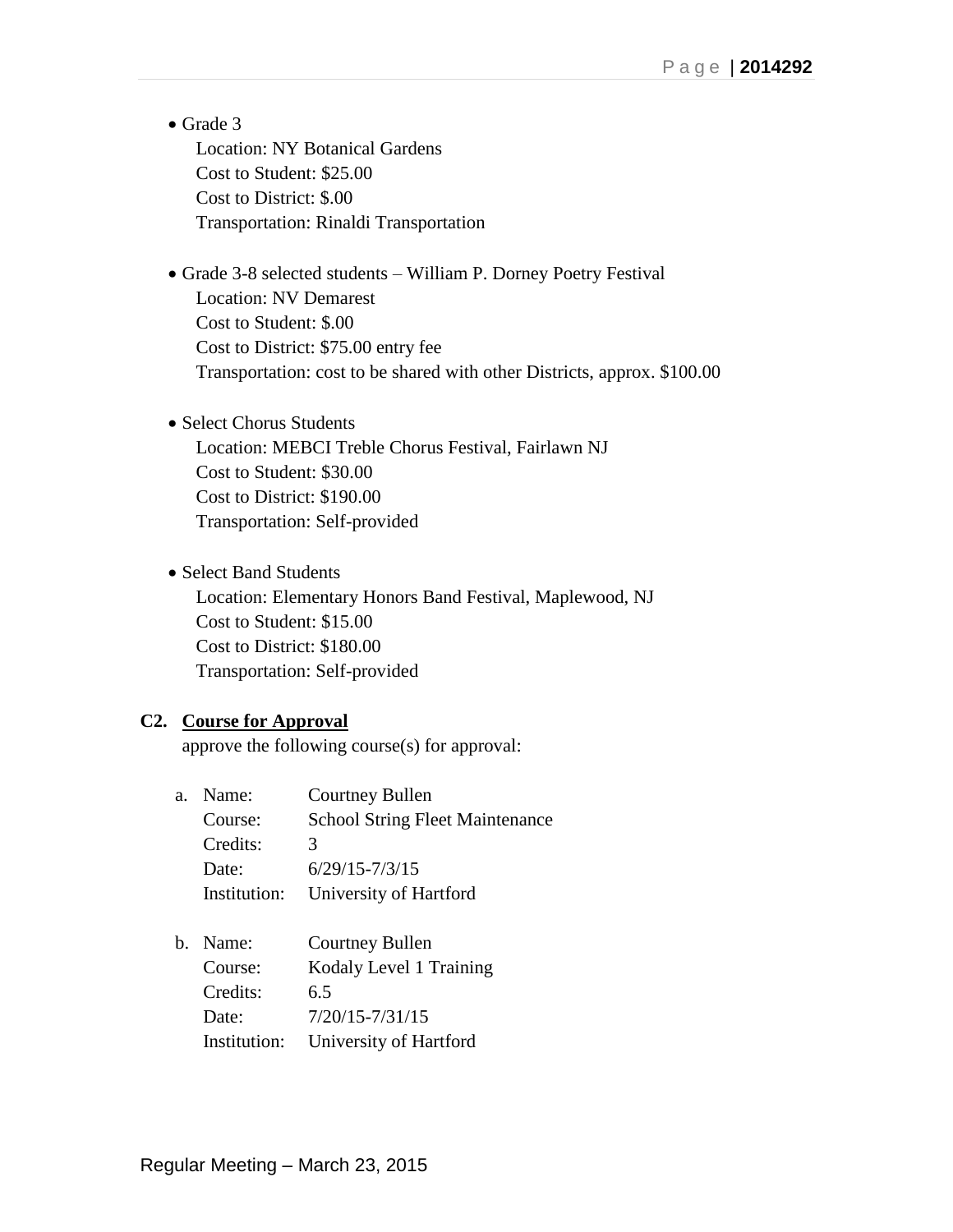## **C3. Washington DC Chaperones**

approve the following parent chaperones for the Washington DC field trip contingent upon a successful criminal background check: Mrs. Carney Mrs. Bonhotal

# **C4. Philadelphia Chaperones**

approve the following parent chaperones for the Philadelphia field trip contingent upon a successful criminal background check: Mr. Callender Mrs. Levenshus

#### **C5. Philadelphia Staff Chaperones**

approve the following staff chaperones for the Philadelphia field trip: Fran Orefice Christy DeStefano Anna Froeder Jason Simodejka Trish McGee Lauren Rondinelli Lisa Mazurek Melissa Bonte (N.V. employee)

# **IV. FINANCE COMMITTEE**

BE IT RESOLVED, pursuant to the recommendation of the Chief School Administrator, the Finance Committee recommends the following resolution(s):

 Motion to approve Finance items "F1- F5" Moved by: Mr. Sprague Seconded by: Ms. Giampaglia Vote: All In Favor

| <b>BOARD MEMBER</b>               | <b>AYE</b> | <b>NAY</b> | <b>ABSTAINED</b> | <b>ABSENT</b> |
|-----------------------------------|------------|------------|------------------|---------------|
| Mr. Mathew Ross, President        |            |            |                  |               |
| Mr. Joel Rubin, Vice President    |            |            |                  |               |
| Ms. Sally Diaz, Trustee           |            |            |                  |               |
| Ms. Elizabeth Giampaglia, Trustee |            |            |                  |               |
| Mr. William Snyder, Trustee       |            |            |                  |               |
| Mr. Michael Sprague, Trustee      |            |            |                  |               |
| Mr. G.C. Vaghasia, Trustee        |            |            |                  |               |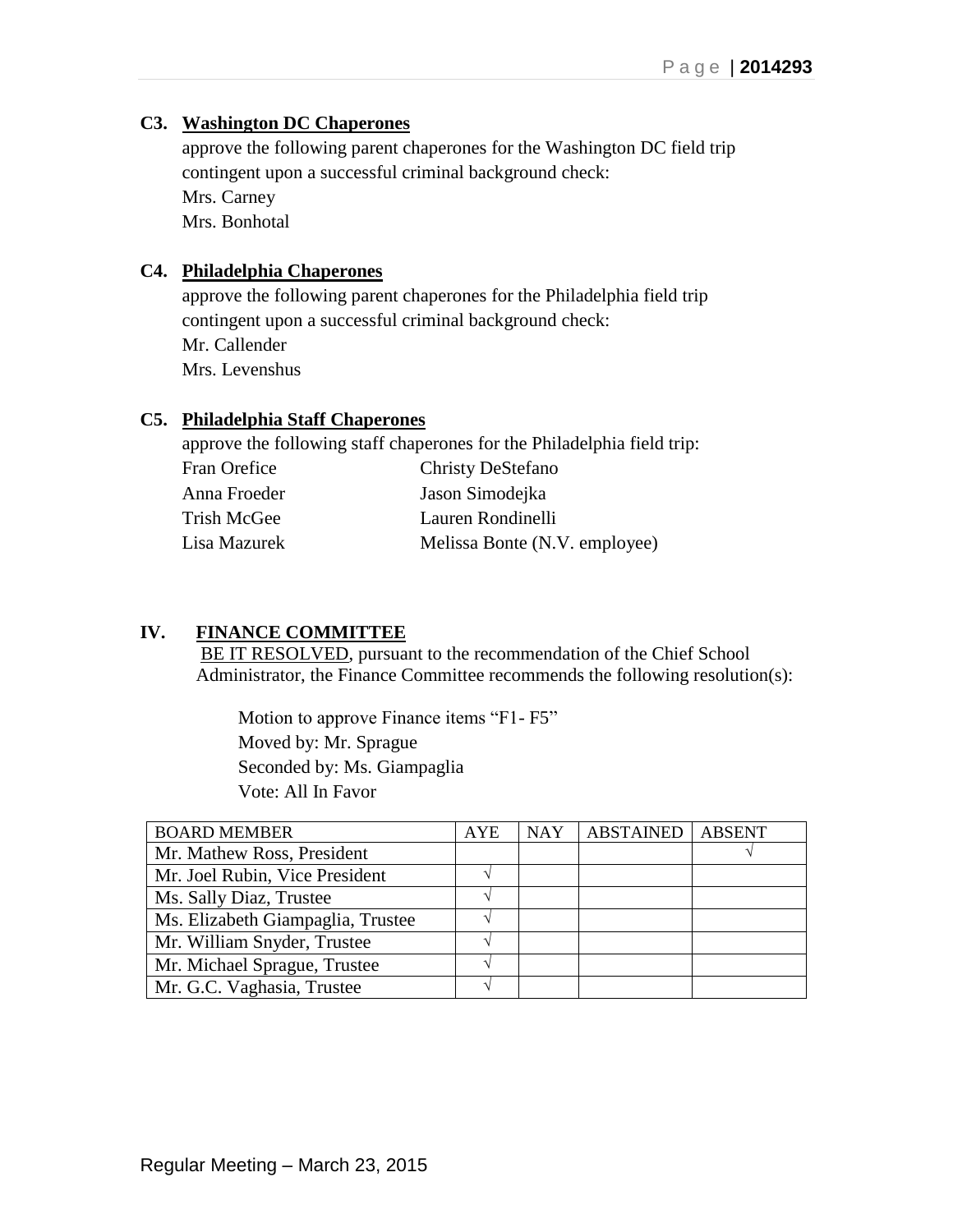#### **F1. Disbursements**

post-approve February 28, 2015 Electronic Checks totaling \$ 197,802.63 having been audited and found correct and warrants issued therefore.

approve March 23, 2015 Monthly Disbursements totaling \$ 205,569.17 having been audited and found correct and warrants issued therefore.

post-approve the wire transfer of funds in the amount of \$ 482,829.47 from the General Account to Payroll Accounts to cover payroll expenditures for the month of February 2015.

#### **F2. Transfers/Certification of Budgetary Status, (Enclosure 3)**

authorize the Business Administrator/Board Secretary to make appropriation transfers with the Current Expense account of the 2014-2015 budget as of February 28, 2015 as per Enclosure No. 3.

#### **F3. Financial Reports**

accept the Treasurer's and Secretary's Reports for the month of February, 2015, pursuant to N.J.A.C. 6:20-2.13(e)\*, we certify that as of March 23, 2015, after a review of the secretary's monthly financial report (appropriations section)and upon consultation with the appropriate district officials, to the best of our knowledge, no major account or fund has been over expended in violation of N.J.A.C. 6:20-2.13(b)\* and that sufficient funds are available to meet the District's financial obligations for the remainder of the fiscal year.

#### **F4. Educational Data Services, Inc. contract**

approve the contract with Ed Data Services for the 2015-2016 school year at a cost of \$750.00.

#### **F5. Donation**

graciously accept the donation from the PTO of \$14,500.00. The PTO has requested these funds be used to assist in the purchase of technological items that will enrich science instruction, equipment that will enrich the music program, and audio visual equipment that will expand the production capabilities of Norwood Network News.

#### **\*F6. Tentative Adoption of 2015-2016 Budget**- **VOTED ON AT WORK SESSION**

approve and submit the 2015-16 preliminary budget to the County Superintendent as follows:

| General Fund                         |    | \$10,444,331         |
|--------------------------------------|----|----------------------|
| Special Revenue Fund                 |    | $\frac{\$}{129,432}$ |
| Debt Service Fund                    |    | \$454,008            |
| <b>Transfer from Capital Reserve</b> | S. | 426,361              |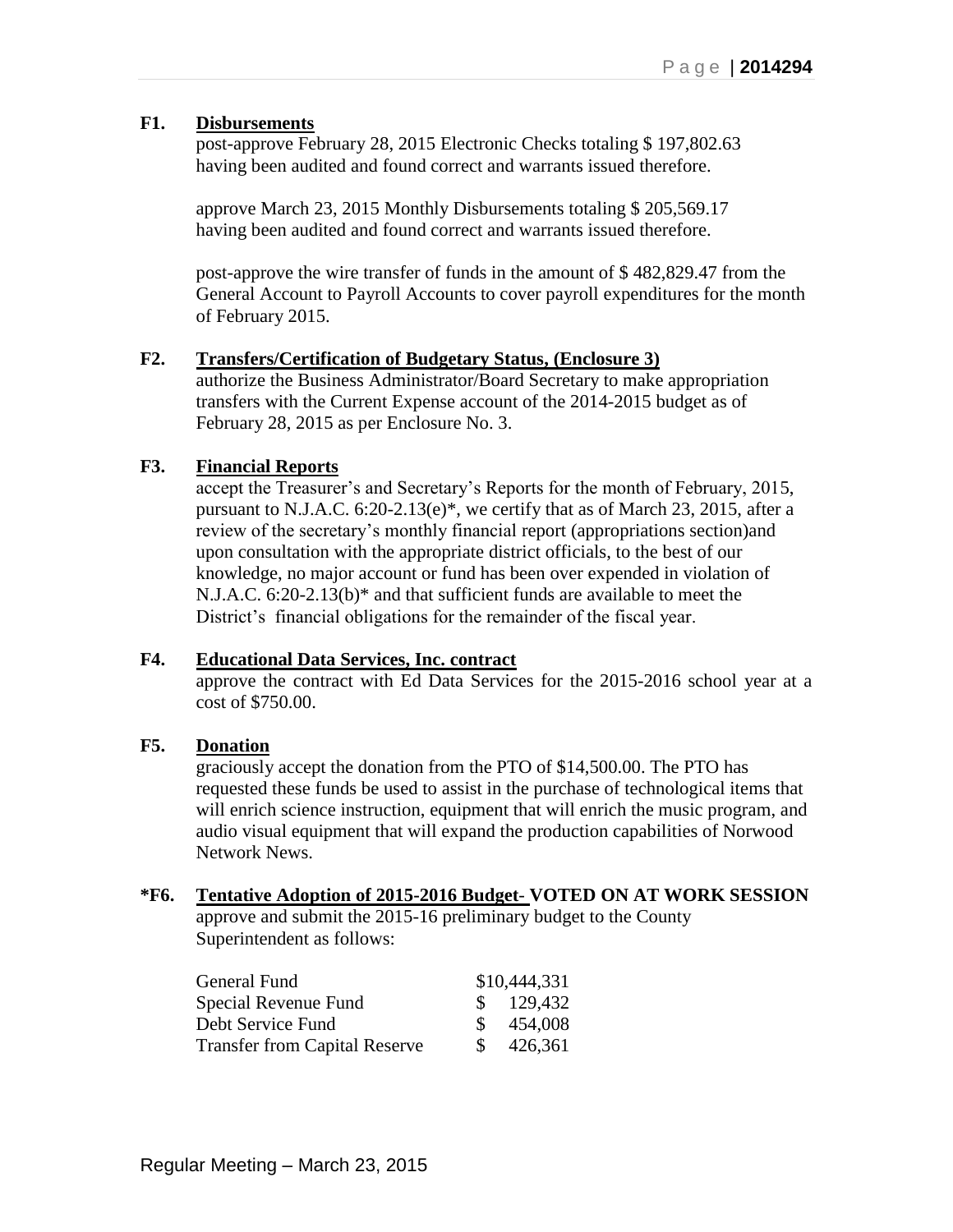which will require a tax levy of \$9,196,223 for General Fund and \$439,747 for Debt Service.

The transfer from Capital Reserve is allocated for \$14,261 to offset debt service and \$412,100 for Capital Projects.

# **IV. FINANCE COMMITTEE**

BE IT RESOLVED, pursuant to the recommendation of the Chief School Administrator, the Finance Committee recommends the following resolution(s):

Motion to approve Finance item "F7" Moved by: Ms. Diaz Seconded by: Ms. Giampaglia Vote: All In Favor

| <b>BOARD MEMBER</b>               | <b>AYE</b> | <b>NAY</b> | <b>ABSTAINED</b> | <b>ABSENT</b> |
|-----------------------------------|------------|------------|------------------|---------------|
| Mr. Mathew Ross, President        |            |            |                  |               |
| Mr. Joel Rubin, Vice President    |            |            |                  |               |
| Ms. Sally Diaz, Trustee           |            |            |                  |               |
| Ms. Elizabeth Giampaglia, Trustee |            |            |                  |               |
| Mr. William Snyder, Trustee       |            |            |                  |               |
| Mr. Michael Sprague, Trustee      |            |            |                  |               |
| Mr. G.C. Vaghasia, Trustee        |            |            |                  |               |

# **F7. NEA AGREEMENT**

WHEREAS, the Norwood Board of Education (hereinafter referred to as the "Board") and the Norwood Education Association (hereinafter referred to as the "Association") have negotiated a successor collective negotiations agreement (hereinafter referred to as the "CNA") for the 2013-2014, 2014-2015 and 2015-2016 school years; and

WHEREAS, the Association has, by a majority vote of its membership, ratified the CNA.

NOW, THEREFORE, BE IT RESOLVED that the Board hereby ratifies and approves of the terms of the CNA for the 2013-2014, 2014-2015 and 2015-2016 school years, which is attached to this Resolution and made a part hereof; and

BE IT FURTHER RESOLVED that the Board hereby authorizes the Board President and the Business Administrator/Board Secretary to execute, on behalf of the Board, the CNA by and between the Board and the Association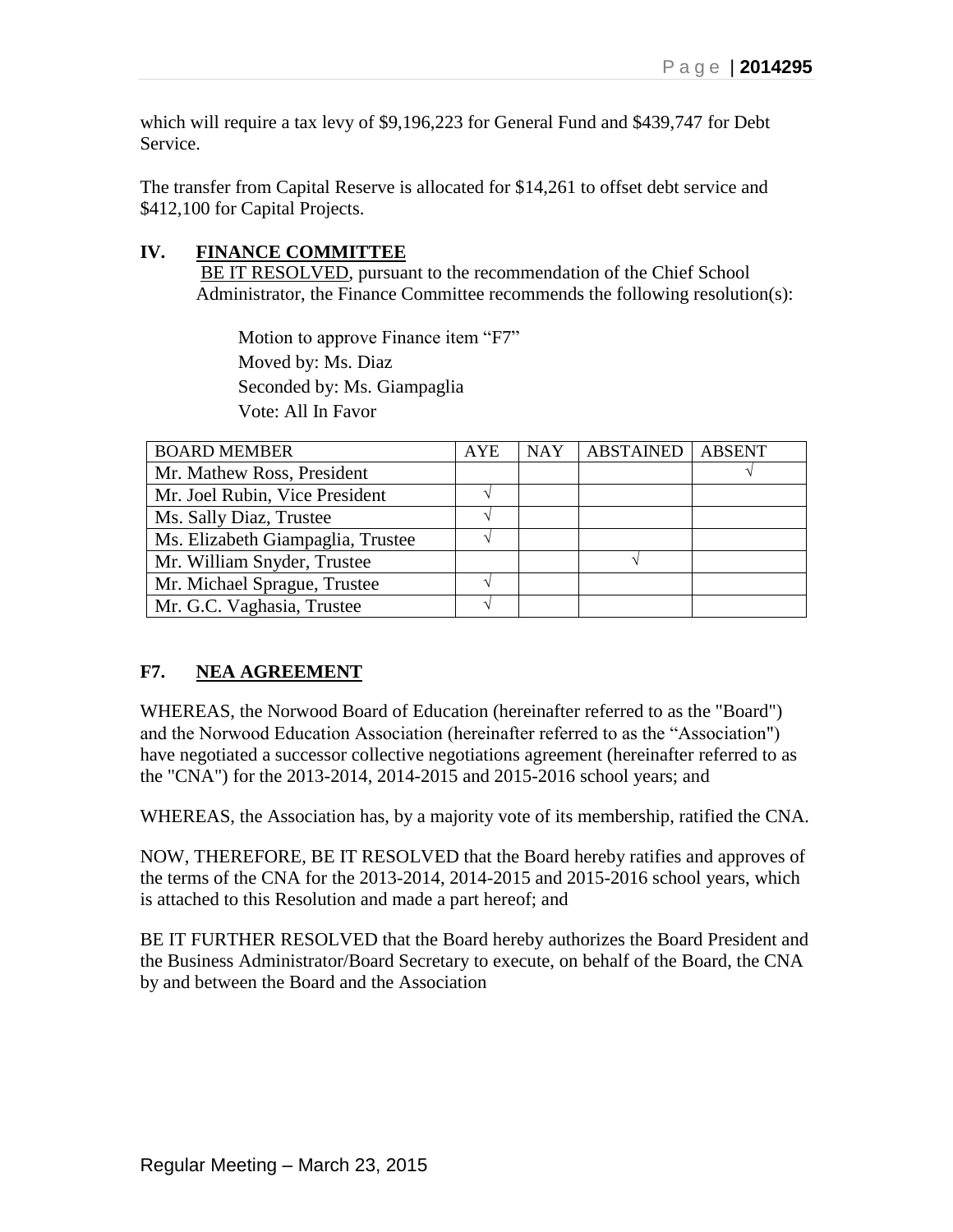**New Business - none**

**Old Business - none**

## **Public Participation**

Moved by: Mr. Vaghasia Seconded by: Ms. Diaz Time: 8:36pm

**-**Jack Hausmann read a letter regarding Senior Service. This past Friday he was informed that he could not be in the Gym class which he had requested 6 months ago with the gym teachers. He was accepted to 8 of 10 universities and was planning on doing his senior service in the gym classes and was informed that there are only 2 spots available, and he was omitted. He needs to fulfill his senior service requirement and was not given the courtesy of being informed sooner of this rule change.

-Mr. Ammerman stated that it was very well said, and fortunately, Mr. Ammerman started the Senior Service program 22 years ago. The program was stopped and reinstated with the idea of giving back to the community. Students must have a good GPA and be in good standing at the High School. There would be weekly observations, 1 student to 1 teacher, and certain guidelines must be met. 3 students to 1 teacher is not acceptable. Last year's program was not impressive. Students need to be professional and be given appropriate tasks. He will contact Mrs. Haller from the high school to resolve this issue and may be willing to make an exception. There will be more controls and guidelines set forth this year.

-Mr. Cammarata would like next year's calendar to be revised; Winter and Spring breaks should coincide with the other schools in the Valley, Start Date, and Jewish Holidays. Perhaps this can be discussed at a Joint Boards Meeting.

#### **Closed to the Public**

Moved by: Mr. Sprague Seconded by: Mr. Vaghasia Time: 8:50pm